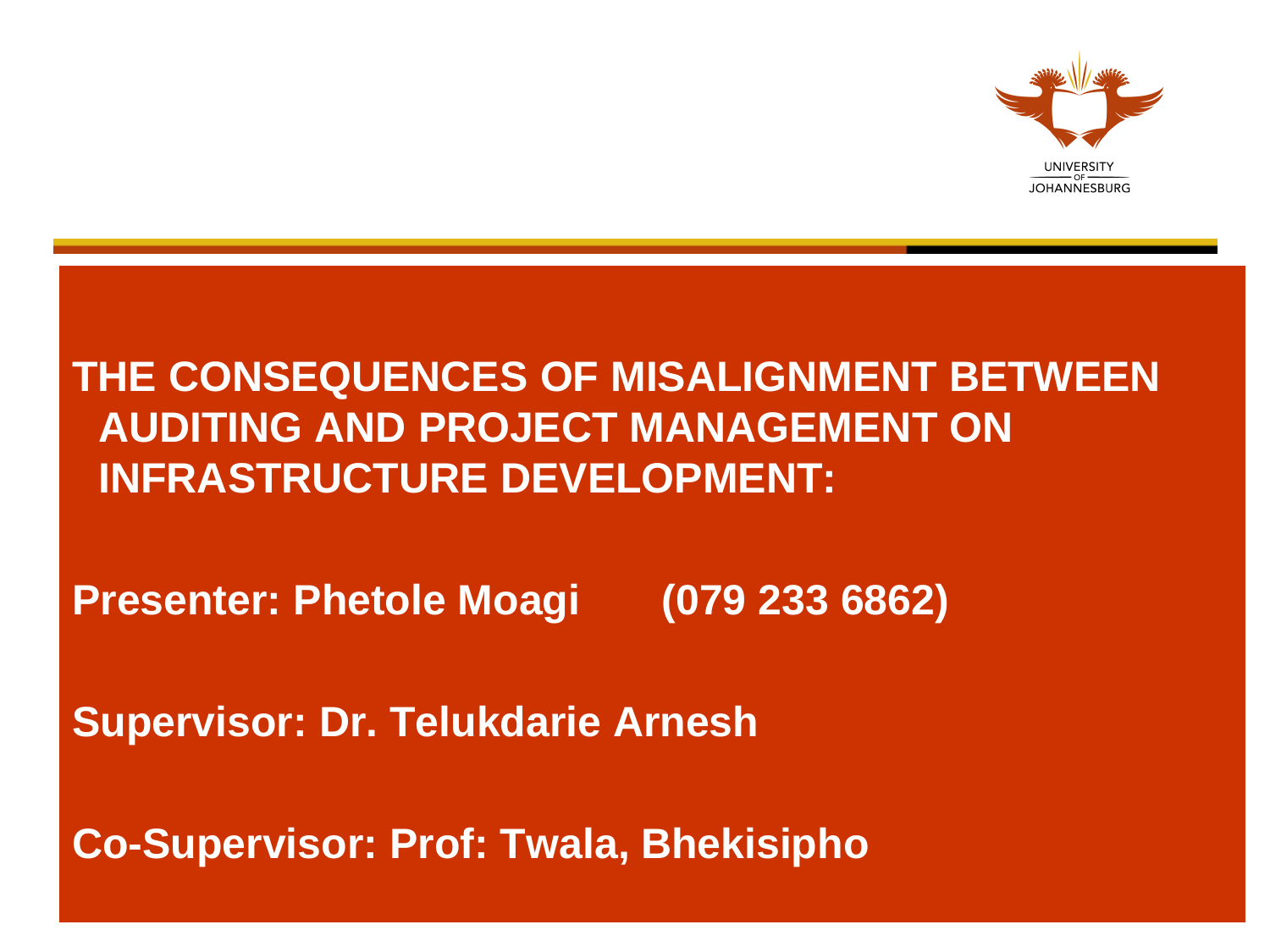#### **Misalignment between Auditing and Project Management**



- Misalignment:- unethical behaviour, lack of transparency, unaccountability, lack of rule of law, unregulated interventions, weak quality controls, MFMA and weak legal processes etc.
- **\*Organisations are solely using to/followed (ticking boxes).**
- **\*Organisations receive clean audit and become insolvent** shortly after that or ask for government bailouts.
- **\*** The recent auditing profession, processional conduct, ethical behaviour, report and relevance leave a lot to be desired.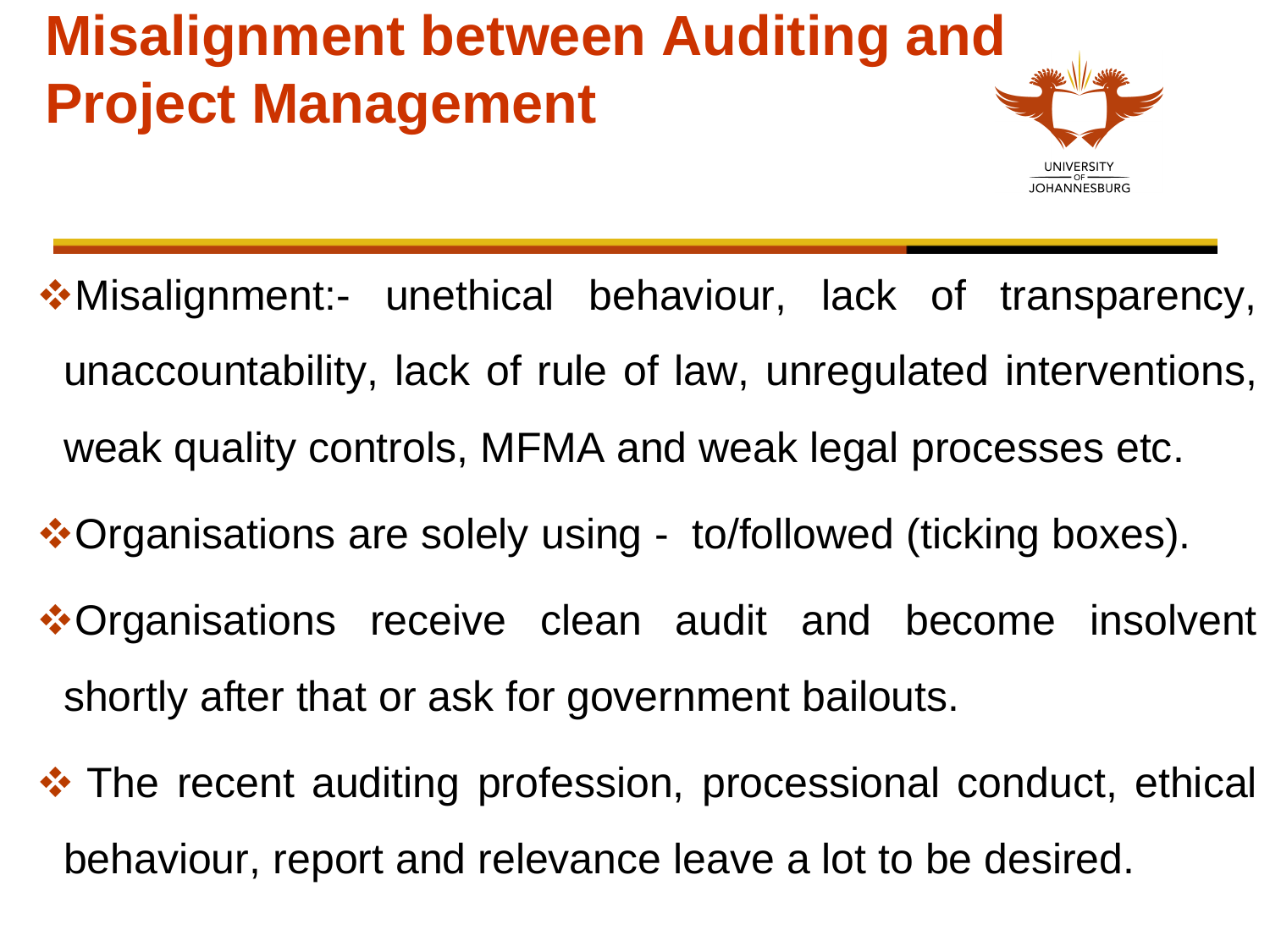

# **Corruption**

#### **Strategy – Social Audit:**

• decentralization by bringing decision making closer to people shines sunlight on government operations and empowers people to hold government to account and thereby offers potential for combating corruption in the long run (Anwar Shah, 2014)

#### **Definition:**

- Corruption is defined as exercise of official powers against public interest or the abuse of public office for private gains.
- Public sector corruption is a symptom of failed governance (Anwar Shah, 2014)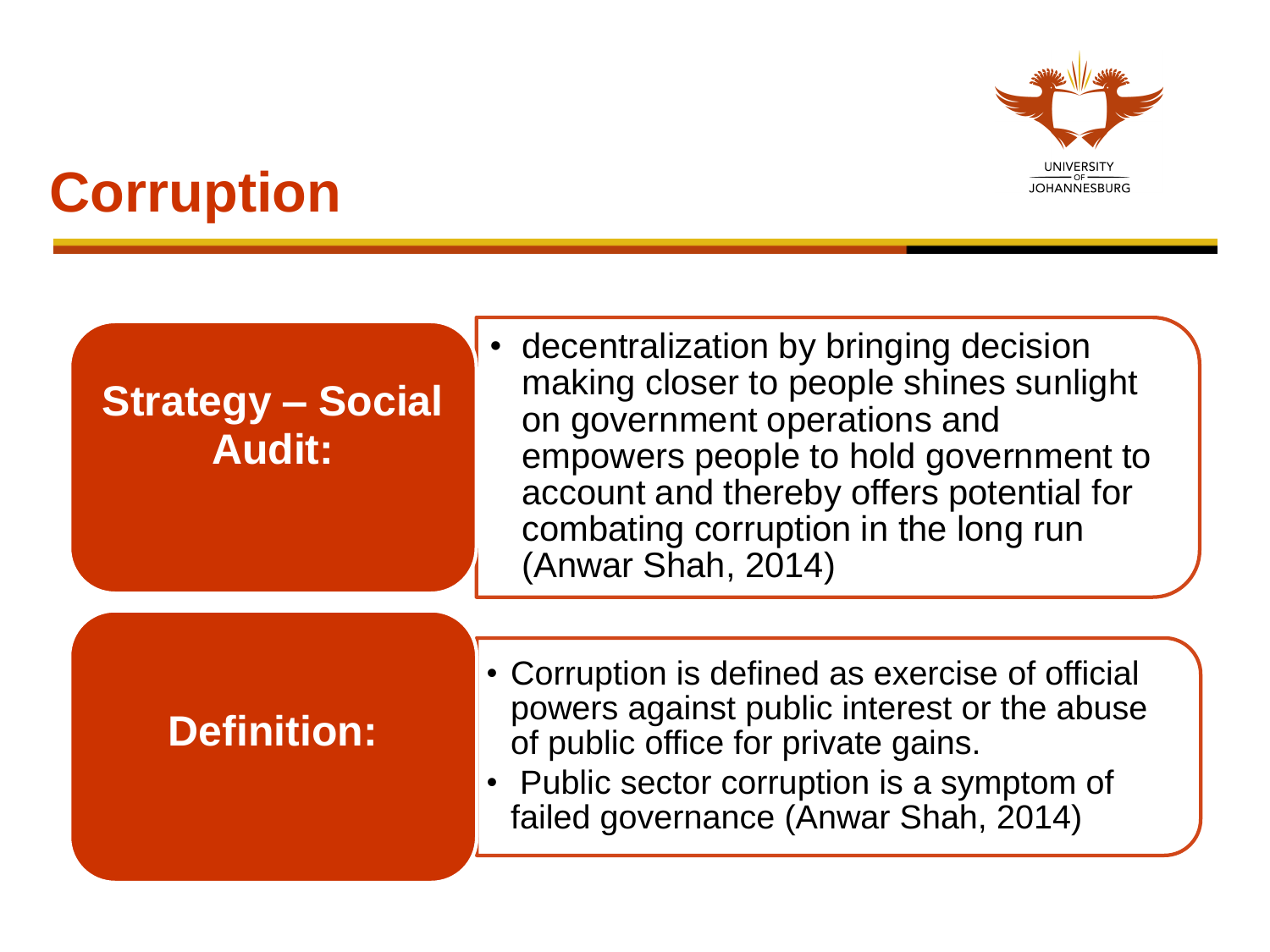# **Planning, Budgeting, Performance Monitoring System**



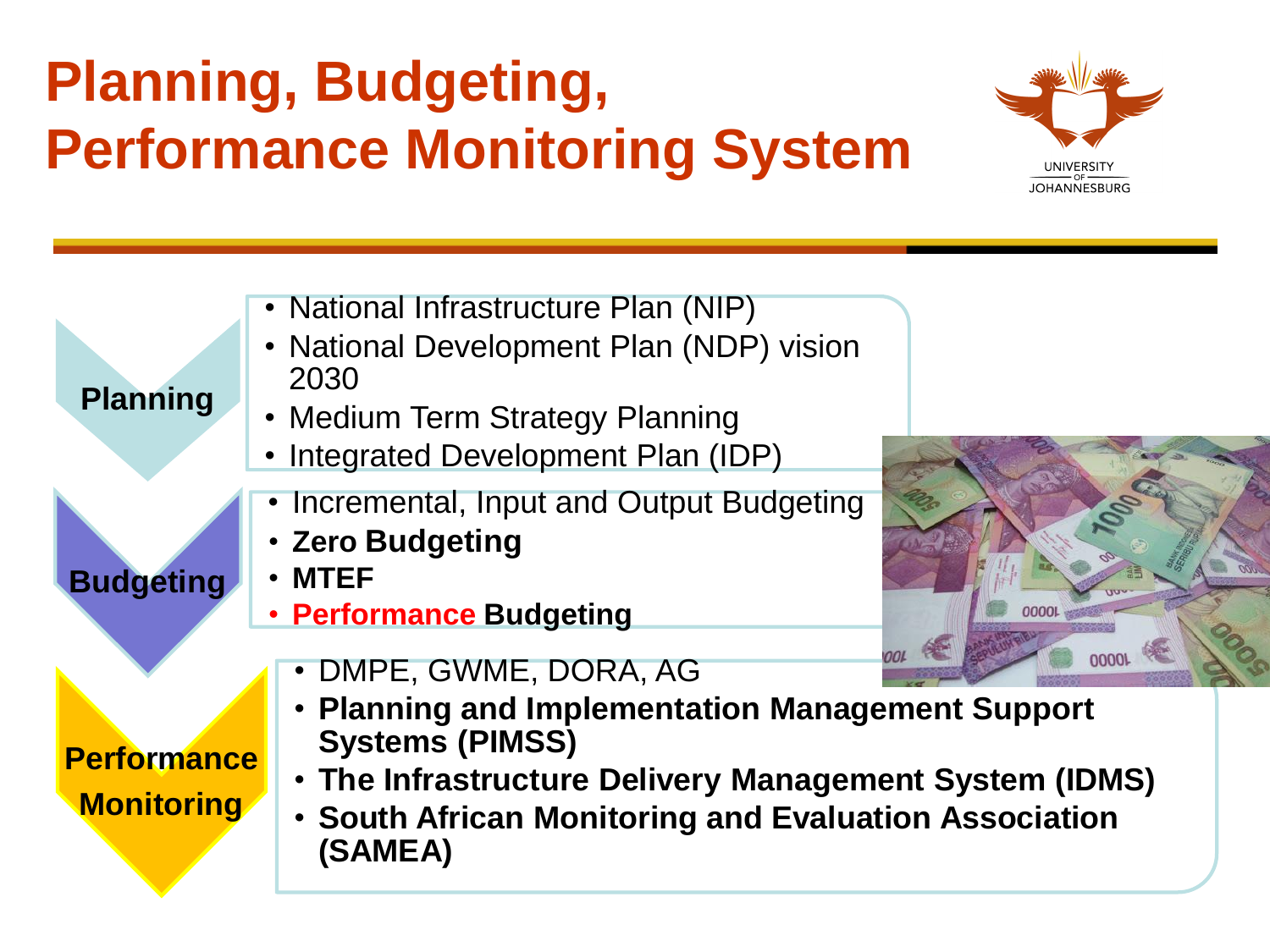

Source: National Treasury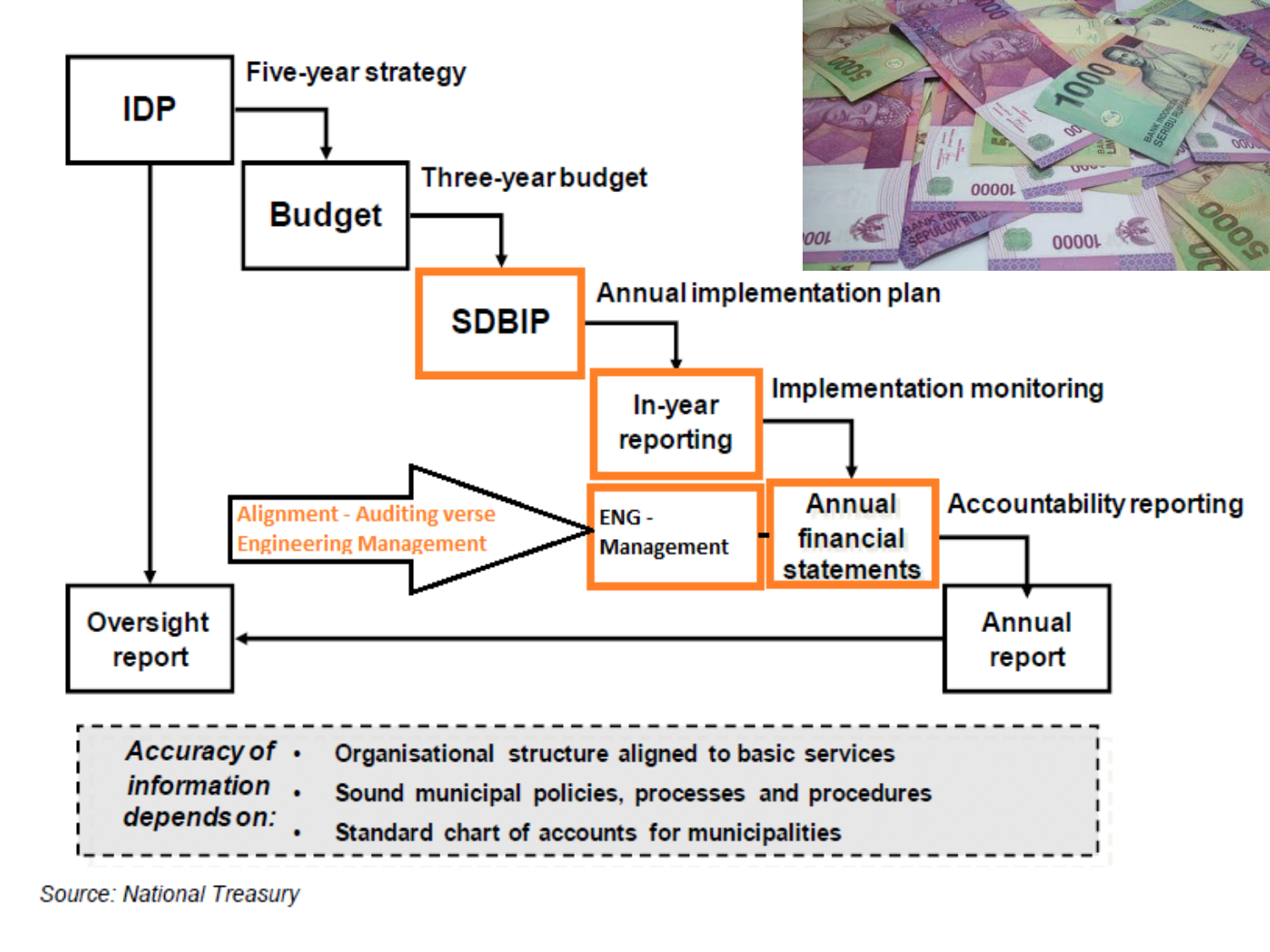# **Tools to deal with Corruption**



- 1. Audits (Social and Technical) poor quality of the built infrastructure asset.
- 2. Construction Sector Transparency Initiative
- 3. Community Monitoring is used where there is a gap in accountability at a particular stage in the project cycle.
- 4. Red Flags track vulnerabilities to corruption.
- 5. Integrity pacts behaviour -procurement officials and potential bidders.
- 6. Project Anti-Corruption System assist in the prevention and detection of corruption on construction projects.
- 7. Citizen report cards provide systematic feedback from users of public services.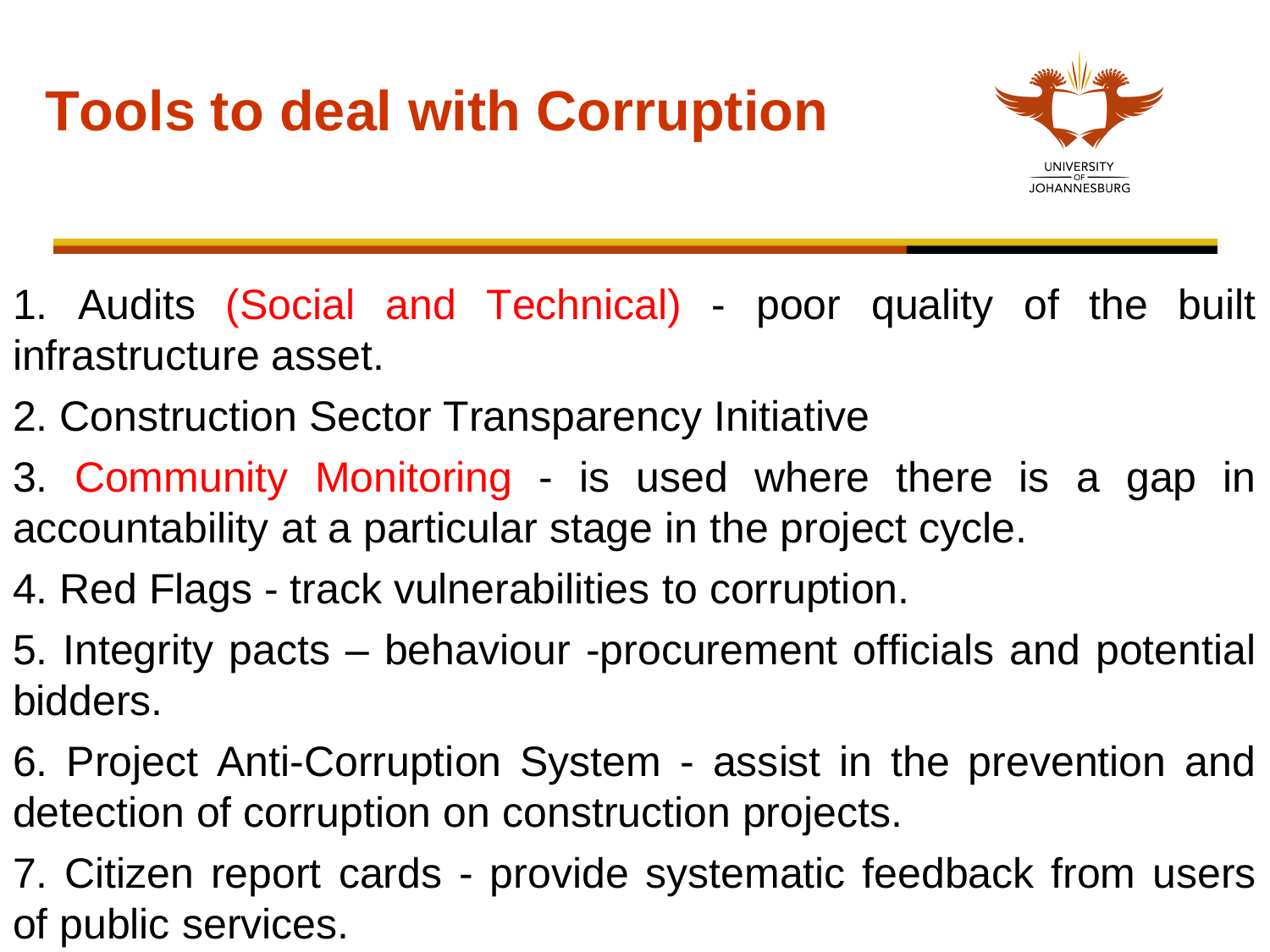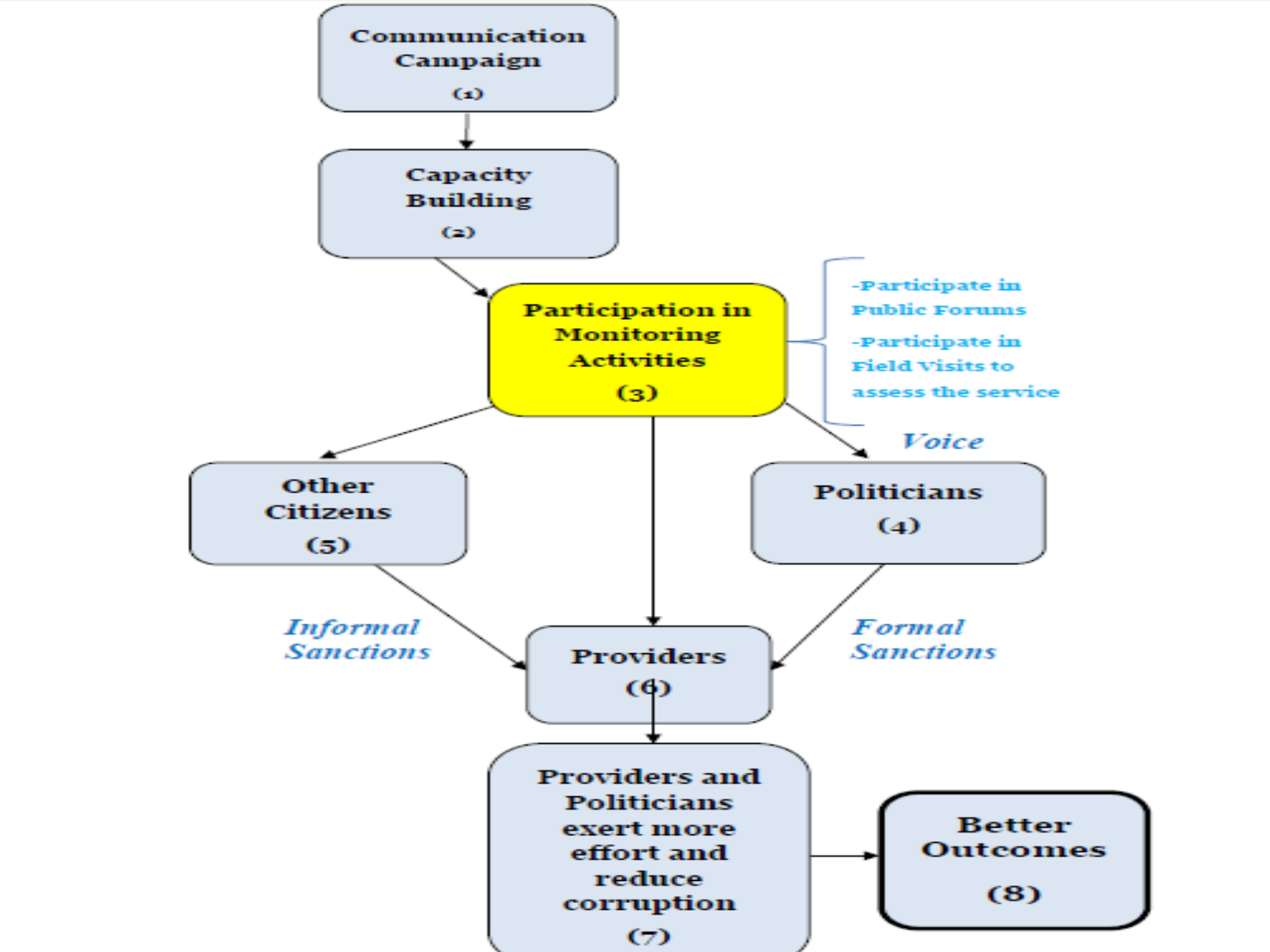# **Social Audit - Worldwide**



**Management Improvement Program (MIP) - CHILE**

**Programme Assessment Rating Tool (PART) – USA**

**Programme Anti Corruption Development Effectiveness (PACDE) UNDP**

**Community Based Monitoring and Evaluation (CBM&E) – Civic Society Organisations ( CSO)**

**CIETAfrica (An international NGO)**

**Twaweza – (Citizens making things happen)**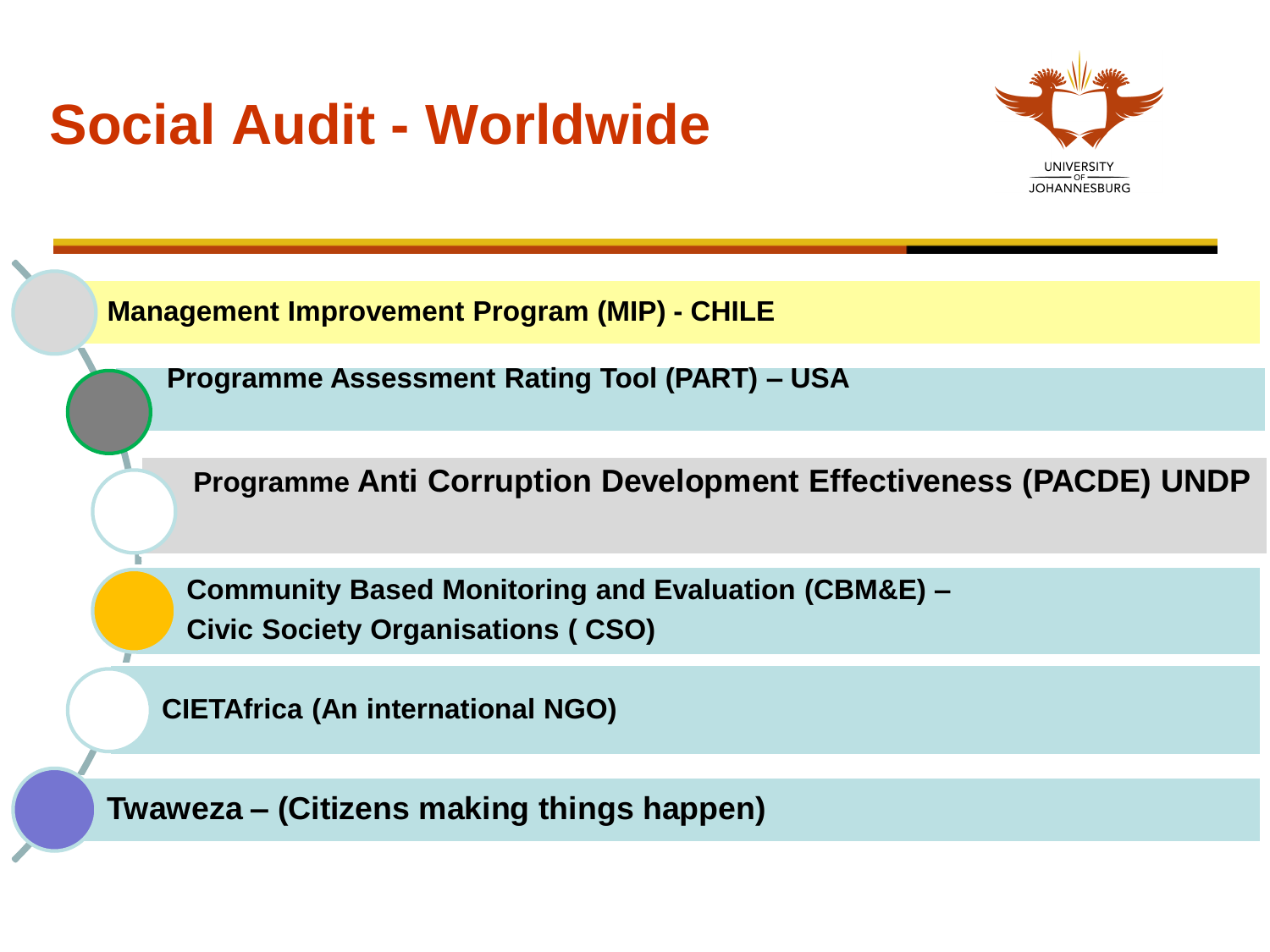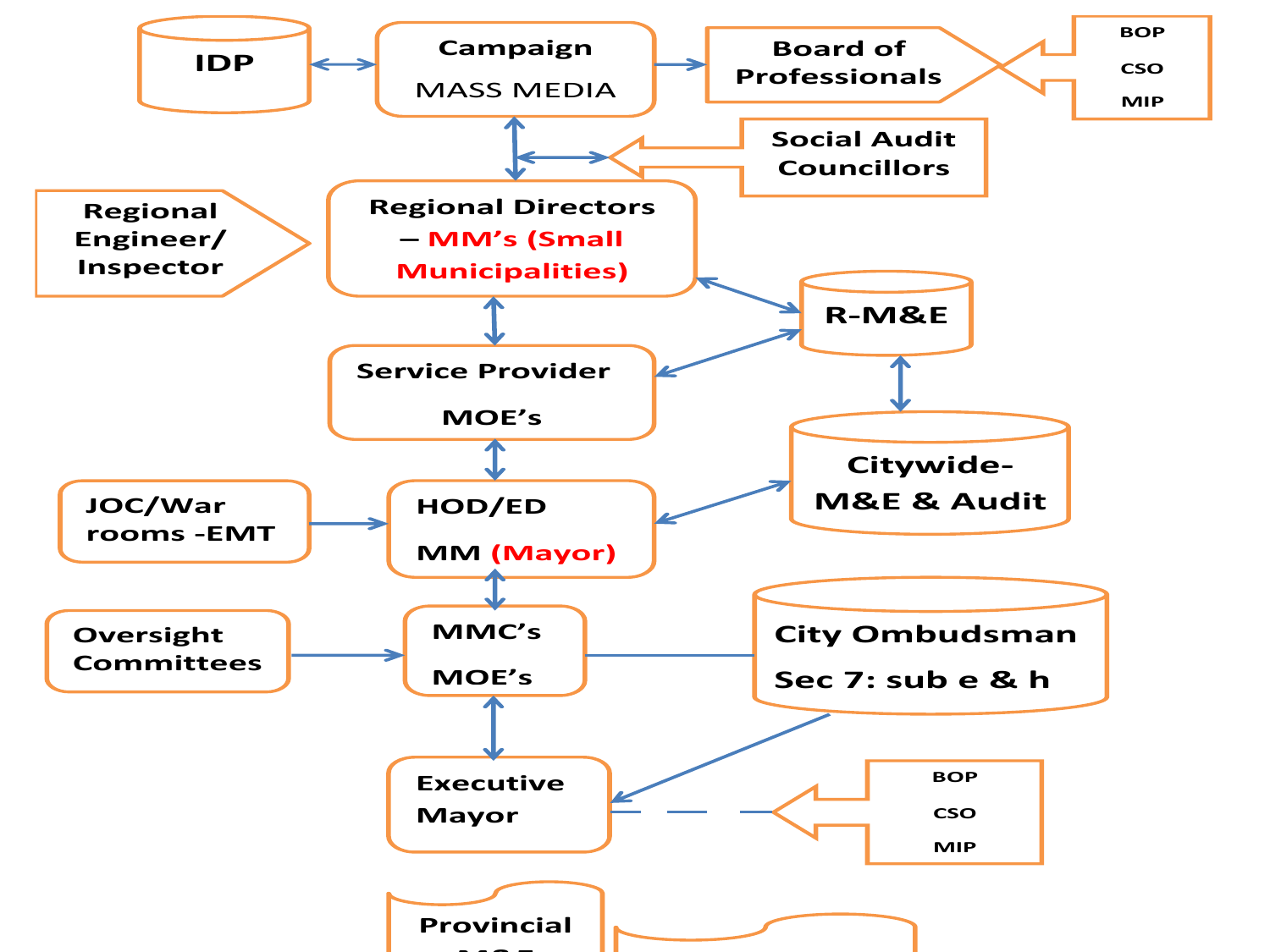

**Outcomes Performance Management Approach**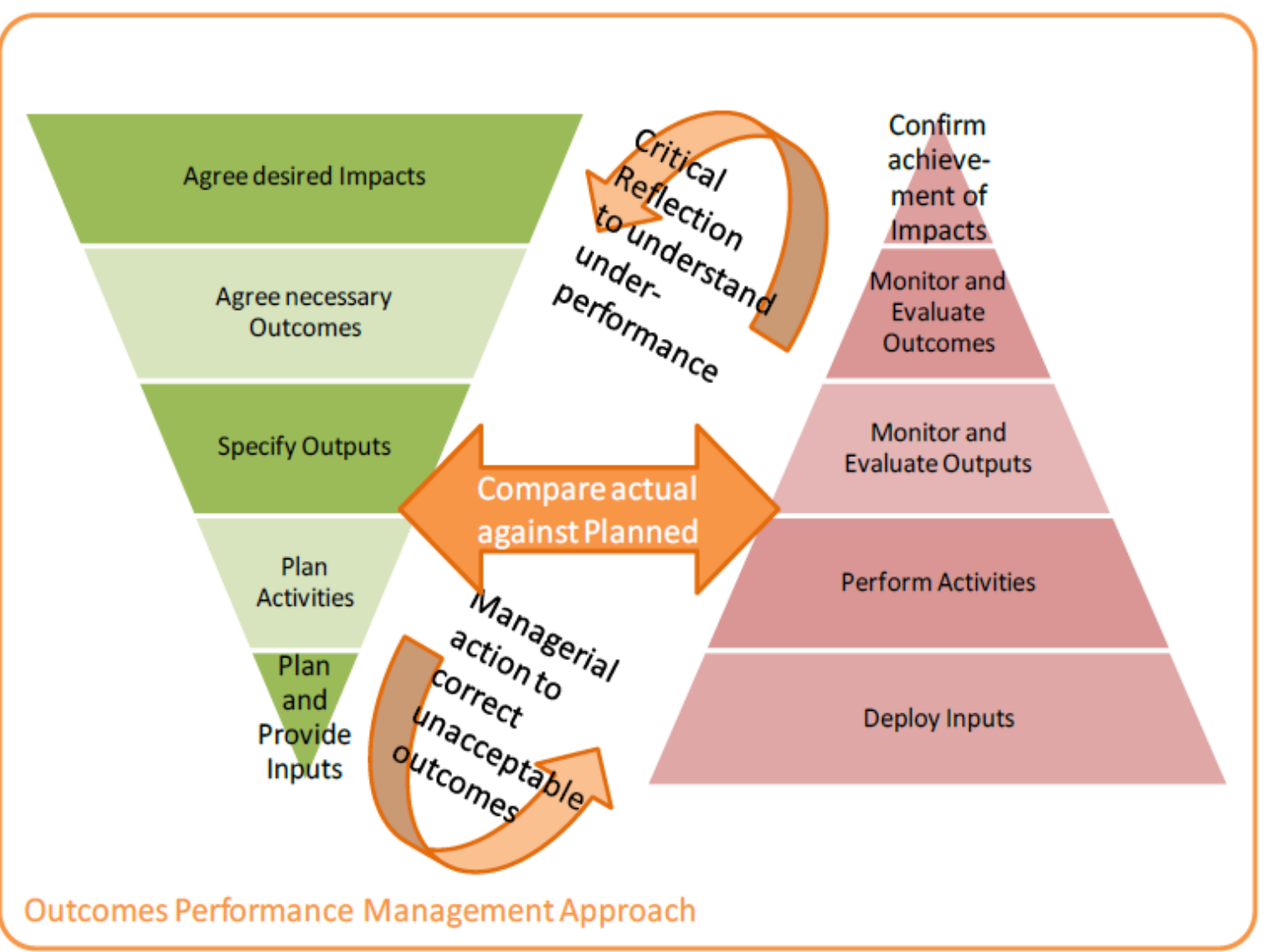# Load Shedding Present Opportunities (Validation and Measures - Key)



| <b>LOAD SHEDDING</b>                        |                                                               |                           |                             |                         |                           |                         |                         |                          |                         |                         |  |
|---------------------------------------------|---------------------------------------------------------------|---------------------------|-----------------------------|-------------------------|---------------------------|-------------------------|-------------------------|--------------------------|-------------------------|-------------------------|--|
| <b>DEPARTMENTS/MUNICIPALITIES</b>           |                                                               |                           | <b>NATIONAL DEVELOPMENT</b> |                         |                           |                         |                         |                          |                         | <b>AUDIT</b>            |  |
| <b>PROJECTS</b>                             | <b>DESCRIPTION</b>                                            | <b>INITIATIVE</b>         | <b>TECHNOLOGY</b>           | <b>ECONOMIC</b>         | <b>POLITICAL</b>          | <b>SOCIAL</b>           | <b>CULTURAL</b>         | <b>RESEARCH</b><br>- DEV | <b>FINANCIAL</b>        | <b>PERFOMANCE</b>       |  |
| <b>All</b>                                  | <b>Interior/Exter</b><br>ior/<br><b>Street Lights</b><br>(PV) | <b>EEDSM</b>              | $\overline{\mathbf{x}}$     |                         | $\mathbf{x}$              | $\mathbf{x}$            |                         | $\overline{\phantom{a}}$ | $\overline{\mathbf{x}}$ |                         |  |
| All                                         | Occupancy<br>and Motion<br><b>Sensors</b>                     | <b>EEDSM</b>              | $\overline{\mathbf{x}}$     |                         | $\overline{\mathbf{x}}$   | $\overline{\mathbf{x}}$ |                         | $\overline{?}$           | $\overline{\mathbf{x}}$ |                         |  |
| $\overline{A}$<br>$\blacksquare$<br>Project | Vandal<br><b>Prove</b><br><b>Structures</b>                   | <b>EEDSM</b>              | $\overline{\mathbf{x}}$     | $\mathbf{x}$            | $\overline{\mathbf{x}}$   |                         |                         | $\overline{?}$           | $\overline{\mathbf{x}}$ | $\overline{\mathbf{x}}$ |  |
| $\overline{R}$<br>$\blacksquare$<br>Project | Revenue<br>Recovery                                           | <b>SAPRA</b>              | $\mathbf{x}$                | $\mathbf{x}$            | $\overline{\mathbf{x}}$   |                         |                         | $\overline{?}$           | $\overline{\mathbf{x}}$ | $\overline{\mathbf{x}}$ |  |
| S - Project                                 | Revenue<br><b>Recovery</b>                                    | <b>Municipalit</b><br>ies | $\overline{\mathbf{x}}$     | $\overline{\mathbf{x}}$ | $\overline{\mathbf{x}}$   |                         |                         | $\overline{?}$           | $\overline{\mathbf{x}}$ | $\overline{\mathbf{x}}$ |  |
| $\overline{\top}$                           | <b>Smart</b><br><b>Metering</b>                               | <b>DSM</b>                | $\boldsymbol{\mathsf{X}}$   |                         | $\overline{\mathbf{X}}$   |                         |                         | $\overline{?}$           | $\overline{\mathbf{x}}$ | $\overline{\mathbf{x}}$ |  |
| All                                         | Solar Water<br><b>Heaters</b>                                 | Renewable                 | $\overline{\mathbf{x}}$     | $\overline{\mathbf{x}}$ | $\overline{\mathbf{x}}$   | $\overline{\mathbf{x}}$ | $\overline{\mathbf{x}}$ | $\overline{?}$           | $\overline{\mathbf{x}}$ | $\overline{\mathbf{x}}$ |  |
| All                                         | Solar Water<br><b>Pumps</b>                                   | Renewable                 | $\overline{\mathbf{x}}$     |                         | $\overline{\mathbf{x}}$   | $\overline{\mathbf{x}}$ |                         | $\overline{?}$           | $\overline{\mathbf{x}}$ |                         |  |
| <b>Informal</b>                             | <b>Solar</b><br>Rooftop                                       | Renewable                 | $\overline{\mathbf{x}}$     |                         | $\boldsymbol{\mathsf{X}}$ | $\mathbf{x}$            |                         | $\overline{?}$           | $\overline{\mathbf{x}}$ | $\mathbf{x}$            |  |
| <b>Eskom</b>                                | Coal<br>and<br><b>Diesel</b>                                  | <b>Eskom</b>              | $\overline{\mathbf{x}}$     |                         | $\overline{\mathbf{x}}$   | $\overline{\mathbf{x}}$ |                         | $\overline{\mathbf{x}}$  | $\overline{\mathbf{X}}$ |                         |  |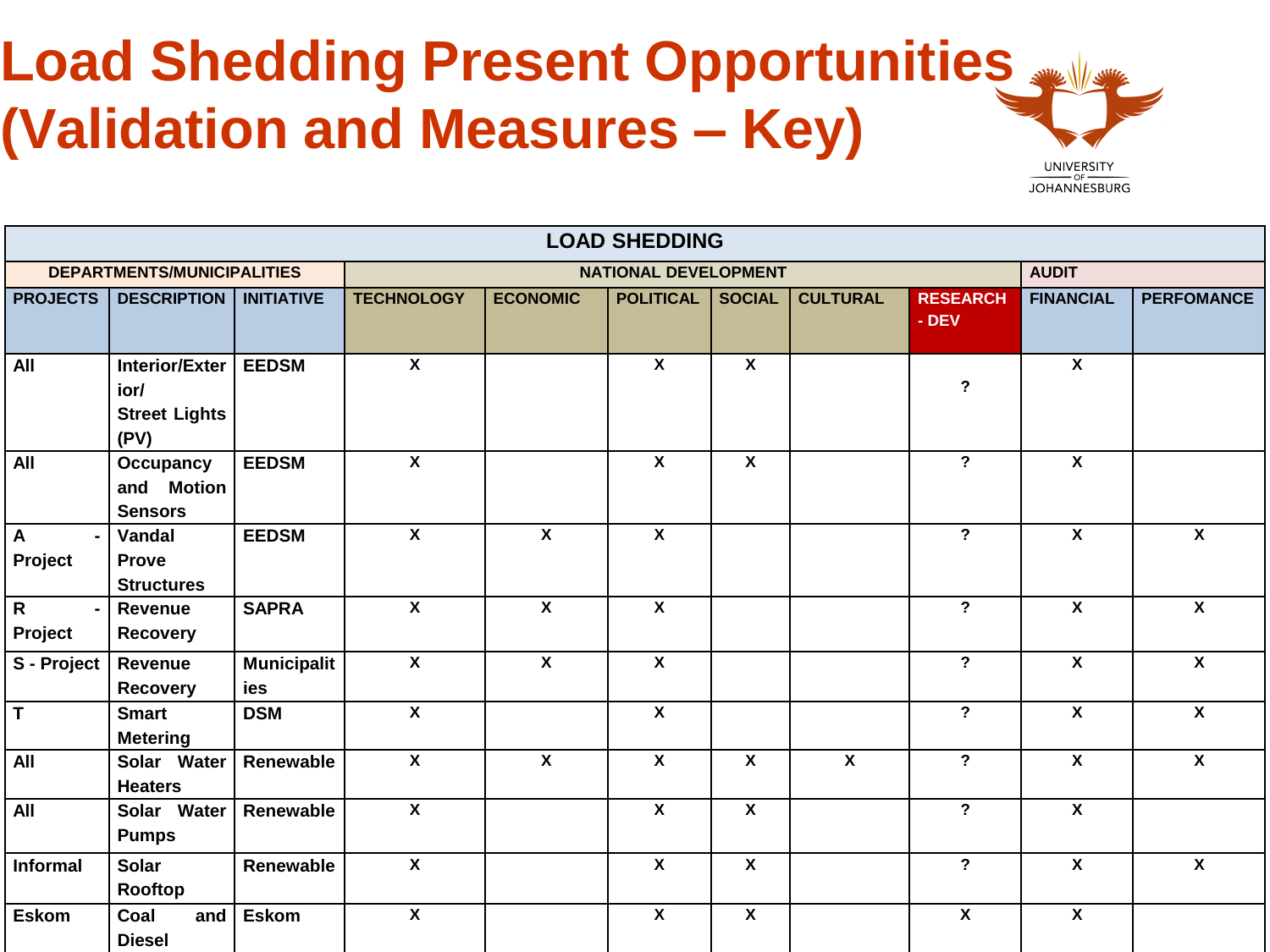# **Why –Provincial/Department Under National Administration**



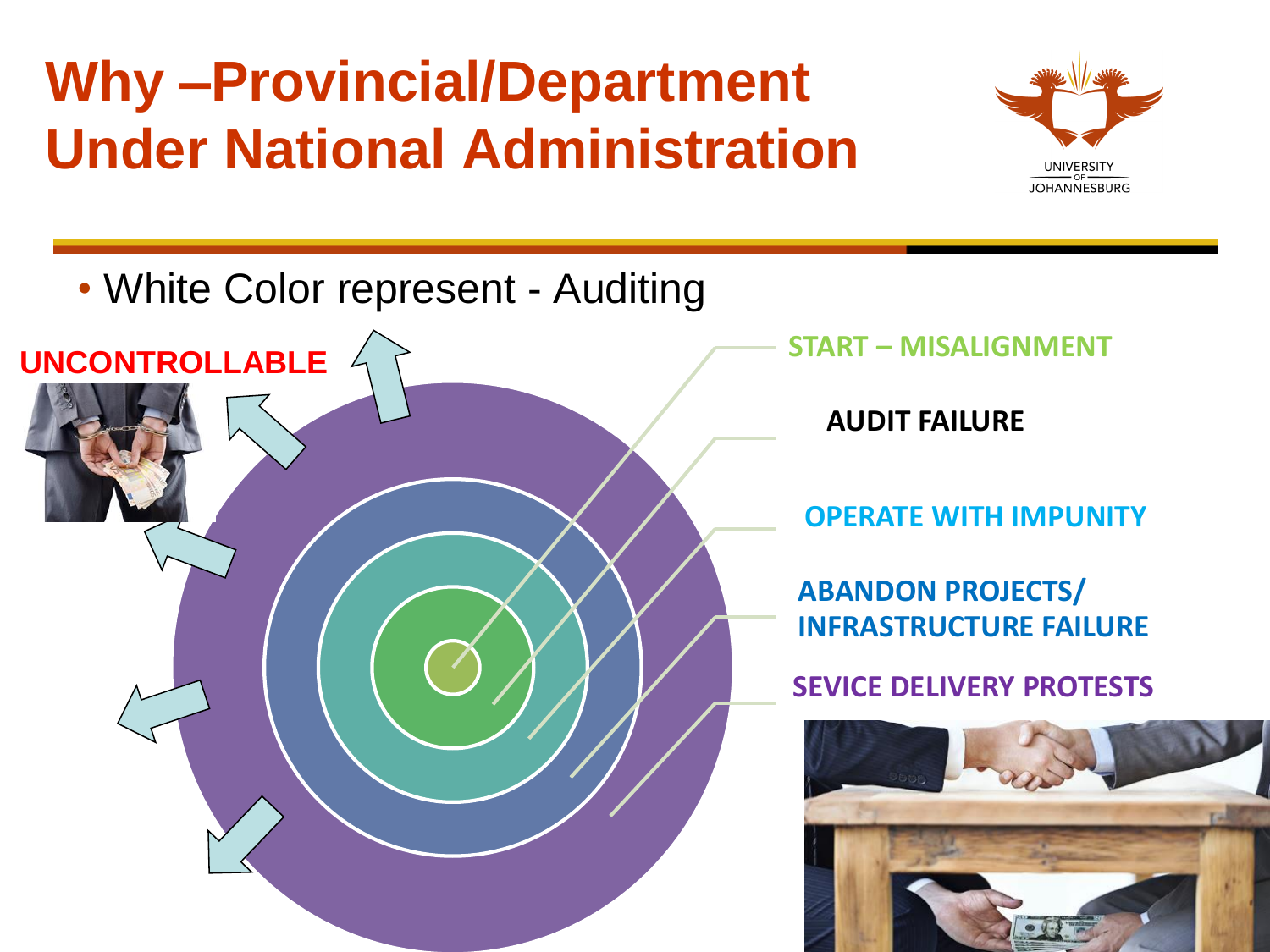### **Step by Step process of Social Audits – "Gerardo Berthin, 2011"**



| •2.4 Collaborative<br>and sustainability<br>approaches and<br>practices<br>•2.5 Engage<br>government<br>counter parts | I. Initiating<br>• 1.1 Define a clear<br>objective<br>•1.2 Define what to<br>audit<br>•1.3 Establish<br>person responsible<br>for Audit Process<br>• 1.4 Secure funding | II. Planning<br>•2.1 Selecting<br>Strategy/<br>Methodology/<br>Approach<br>.2.2 Identify<br>stakeholders<br>•2.3 Understand<br>government<br>decision process | <b>III.</b> Implementing<br>• 3.1 Perform audit<br>•3.2 Collection and<br>Analysis of<br>Information<br>•3.3 Diseminate<br>findings and<br>information<br>• 3.4 Consider<br>institutionalization | IV. Closing<br>.4.1 Follow up |
|-----------------------------------------------------------------------------------------------------------------------|-------------------------------------------------------------------------------------------------------------------------------------------------------------------------|---------------------------------------------------------------------------------------------------------------------------------------------------------------|--------------------------------------------------------------------------------------------------------------------------------------------------------------------------------------------------|-------------------------------|
|-----------------------------------------------------------------------------------------------------------------------|-------------------------------------------------------------------------------------------------------------------------------------------------------------------------|---------------------------------------------------------------------------------------------------------------------------------------------------------------|--------------------------------------------------------------------------------------------------------------------------------------------------------------------------------------------------|-------------------------------|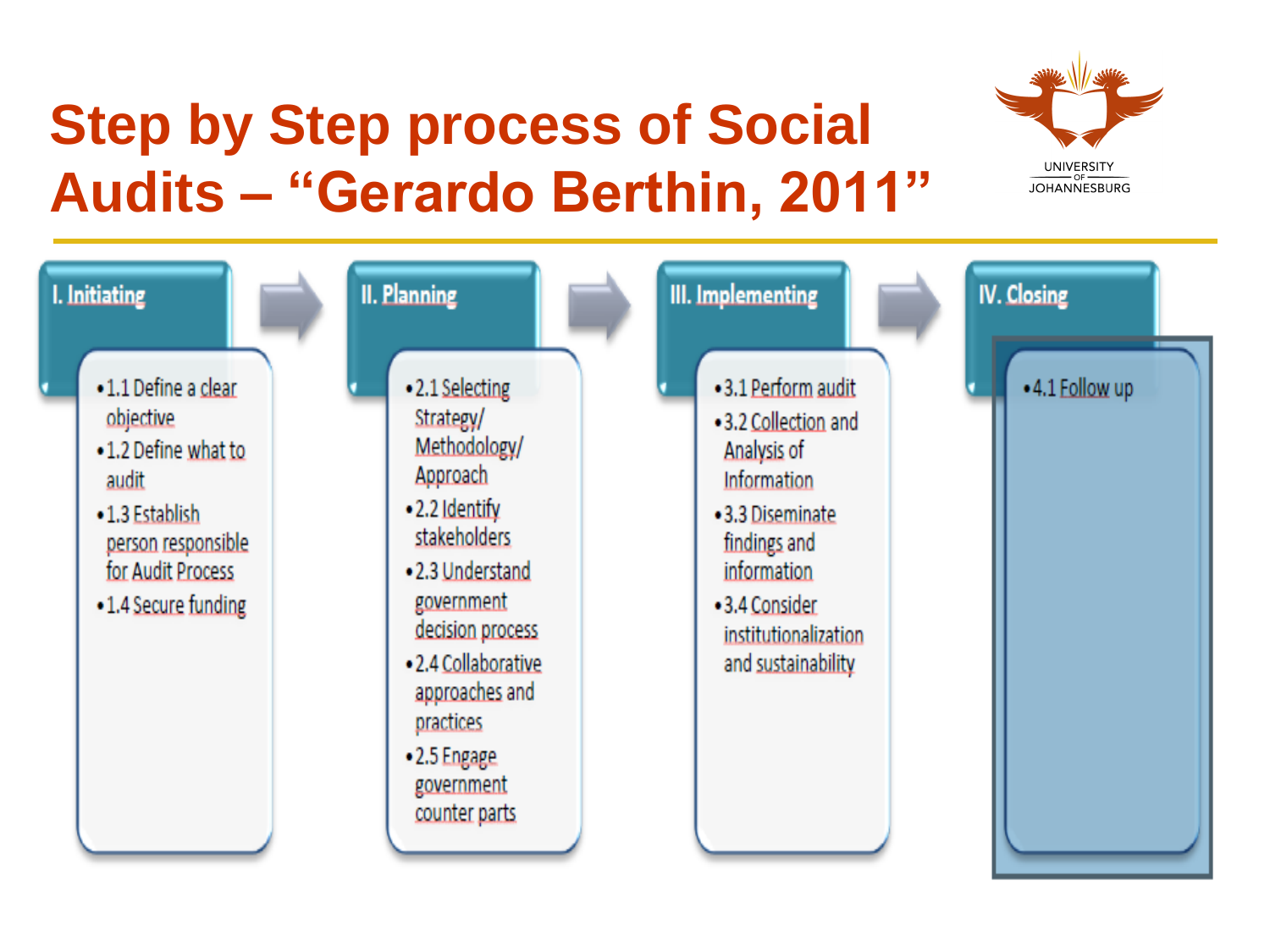# **Scope of Social & Technical Audit "Gerardo Berthin" UNDP**



❖ Promote dialogue and deliberation to promote effective public-private partnerships.

**Ensure that implementation of a policy/program is** transparent, comes to completion and known to everyone.

 $\cdot$  Increase public participation at all stages of the public policy and budget cycle.

**Velocasing accountability and transparency.** 

**Volugionariaty**, control and report irregularities and prevent abuse of funds and power.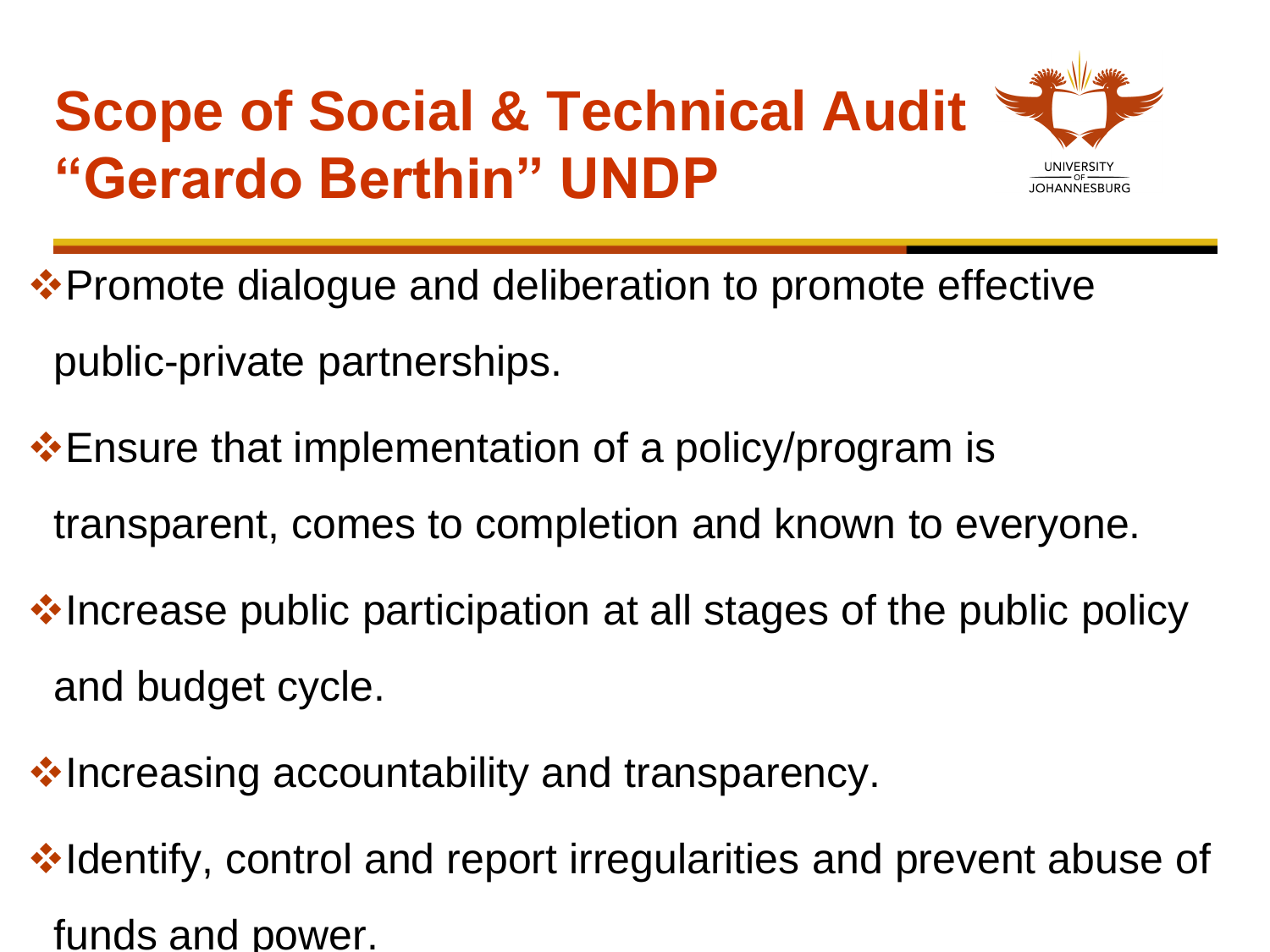# **cont.…Transparency & Accountability in Local Government (TRAALOG)**

- •Measure the impact of policies/programs.
- $\cdot$  Enable citizens to exercise their rights.
- **\*Create awareness among beneficiaries and providers of social** and productive services.
- **Vertheraal efficacy and effectiveness of public programs.**
- $\dots$  **Strengthen integrated management systems and strategies.**
- **Volugional variant videntify areas for institutional and bureaucratic reforms of** institutions.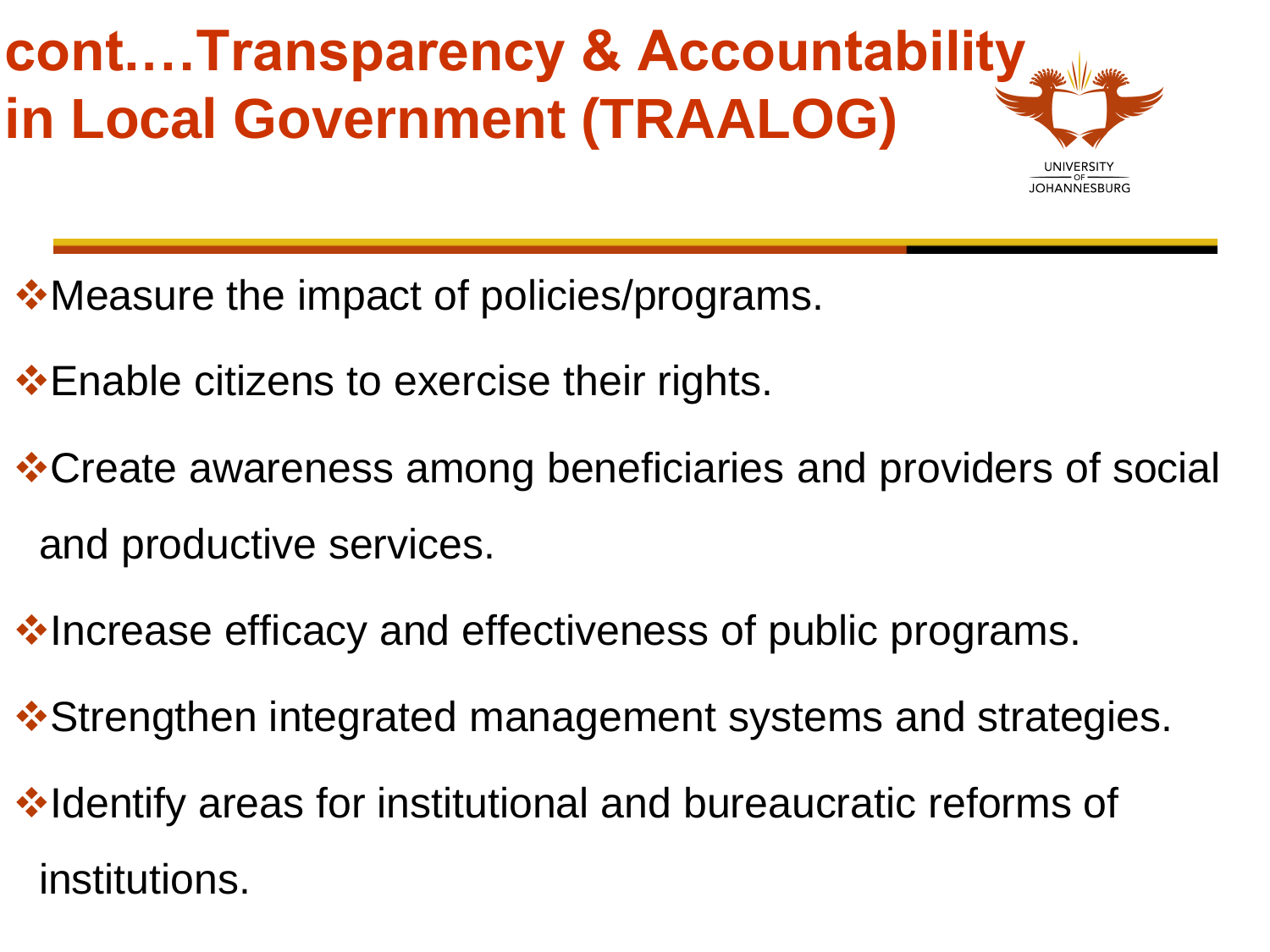

### **Project Management and Audit**

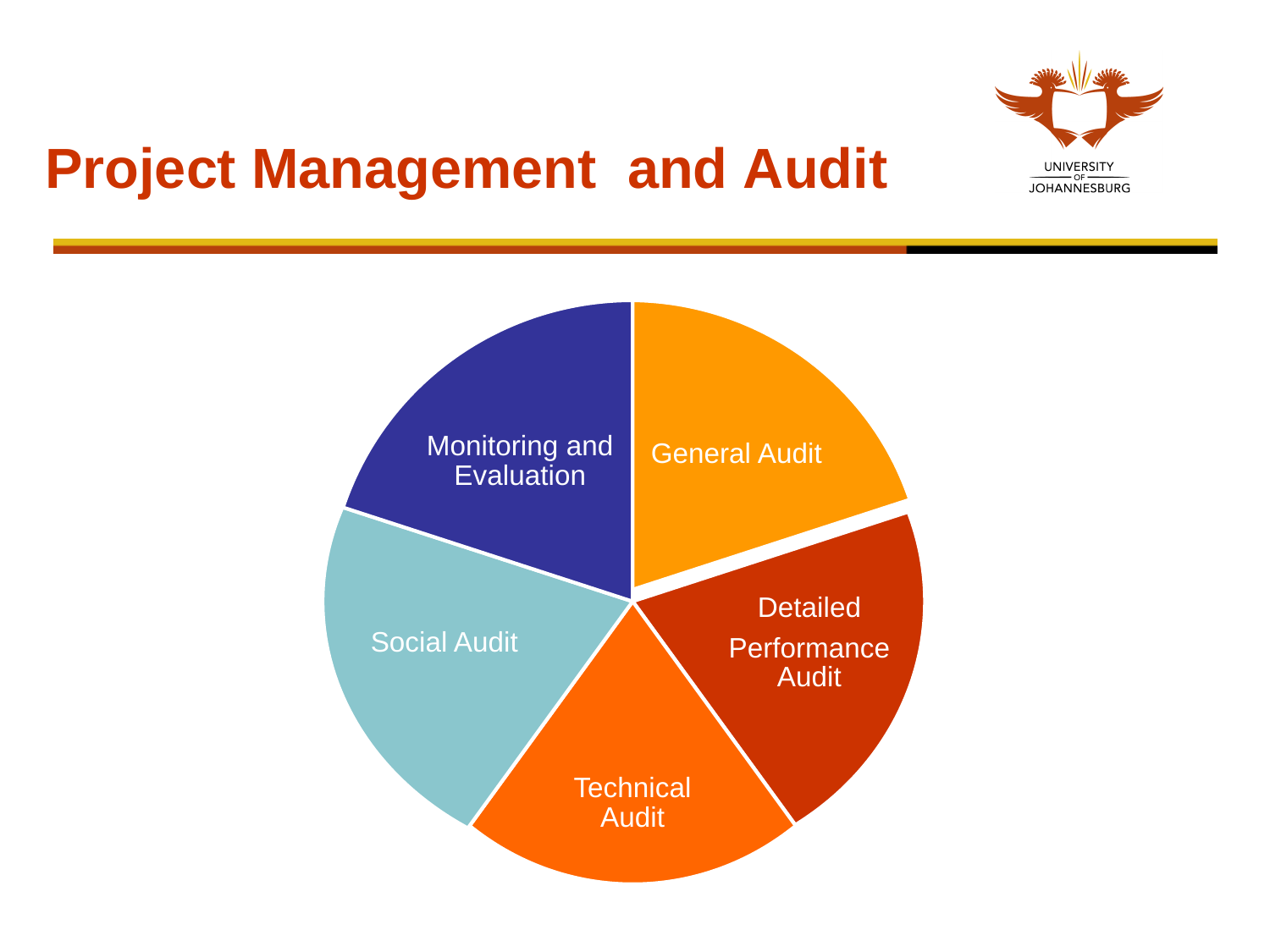# **Responsibilities of the Social and Technical Auditor**





- Be honest and ethical
- Be independent
- Tell the whole truth
- Seek help for social and technical issues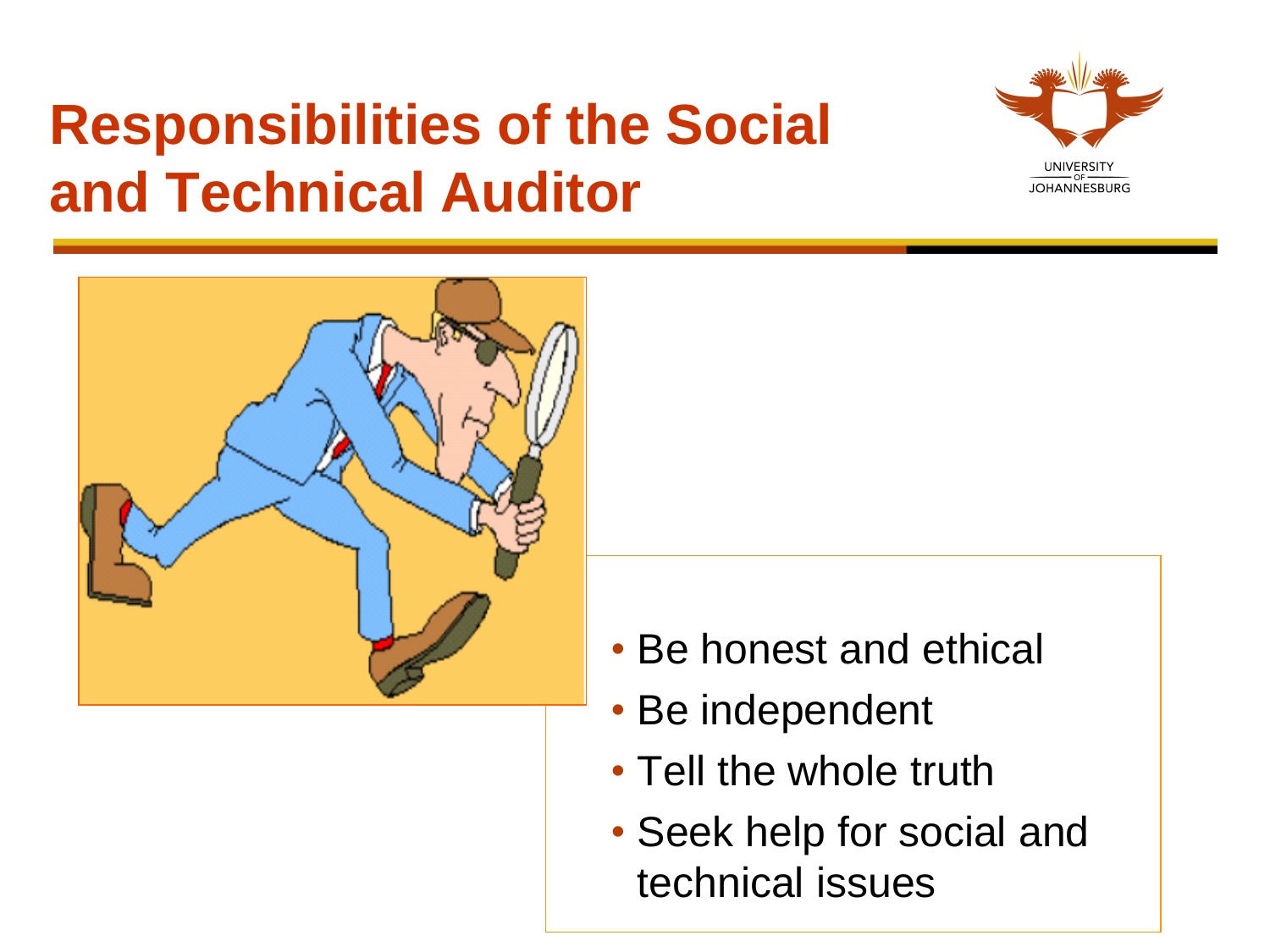# **Steps for Social and Technical Auditing**



Familiarise the team with the scope of the project

Audit the project on site

De-brief project management once the project audit has been completed

Produce written report